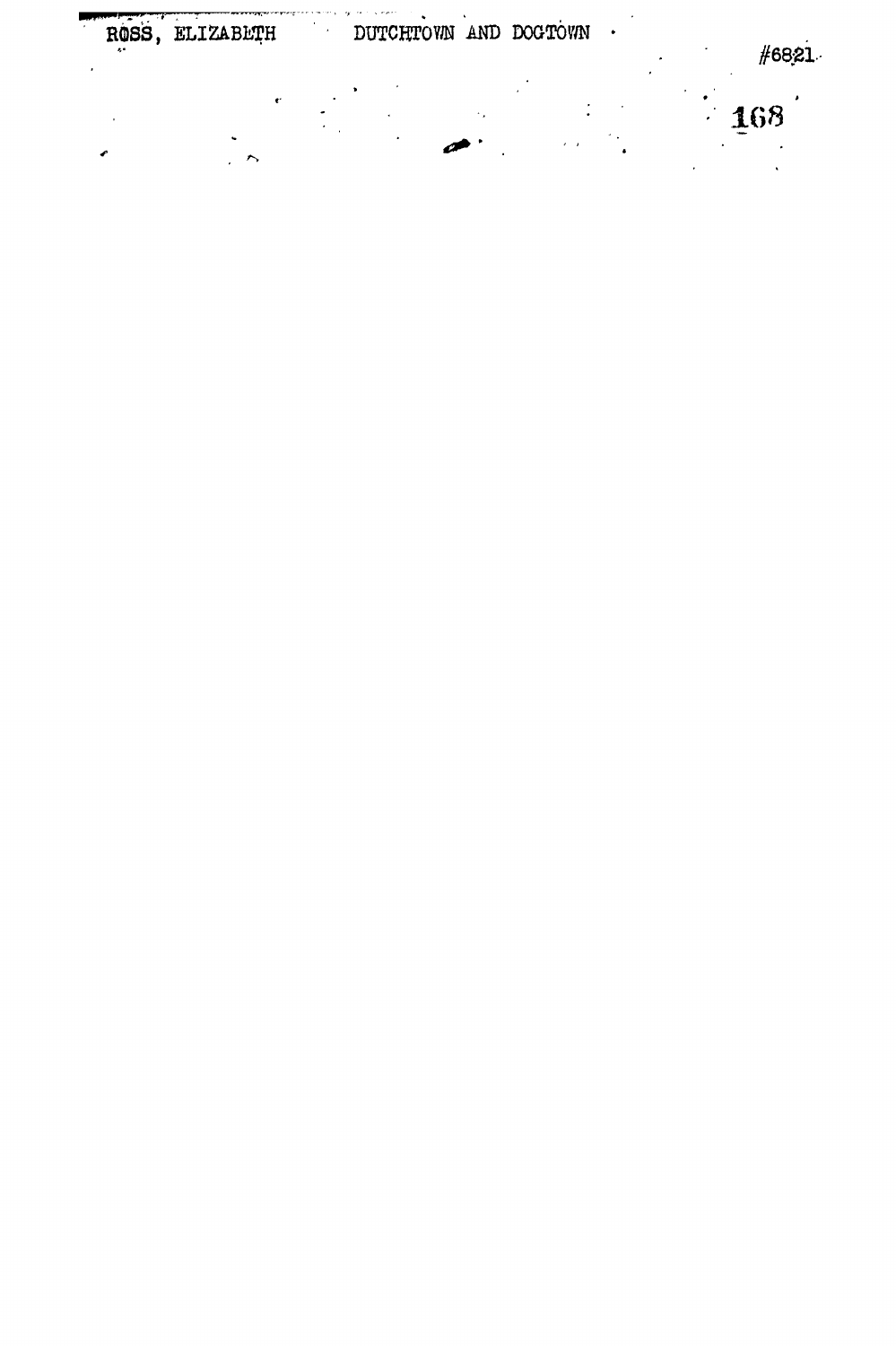## ROSS, ELIZABETH, DUTCHTOWN AND DOGTOWN 6821

Elizabeth Ross, Field Worker Indian-Pioneer History **69** and 169 20, 1937 . *\*

Ċ.

## Butchtown and Dogtown

A number of years ago, when some sections of Tahlequah, Oklahoma, were sparsely populated, two names frequently heard were "Dutchtown\* and "Dogtown". These were the names by which were known to many persons a place north of the Tahlequah spring branch, and another place south of the same stream but some distance north of the Cherokee Capitol.

Dogs of various sizes, ages, colors and condition were quite numerous in the somewhat out-of-the-way section north of the branch. Their howling, barking and whining were to be heard both day and night and their disagreements and fights were frequent. Someone, whose name: is not now known, considered that "Dogtown" was a fitting designation and thereafter the name was generally used when reference was made to the section mentioned. Even in these days (1937), some old-time resident occasionally recalls some incident concerning "Dogtown". The population in that section is now considerable and the number of dogs greatly less than back in Indian Territory days.

During the eighteen-seventies several natives of foreign countries took up their residence in Tanlequah Among them was a German, who lived in a thinly populated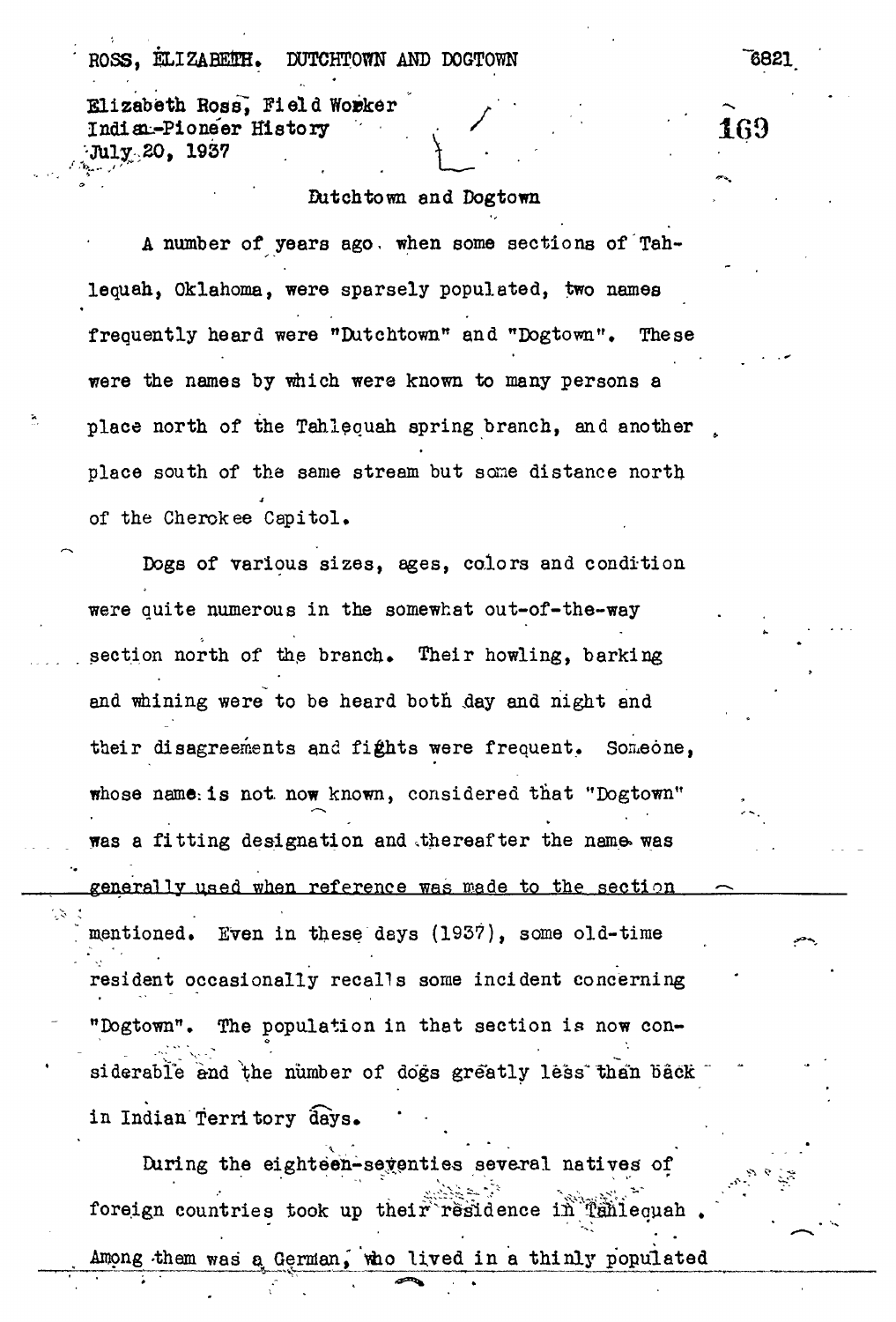ROSS. ELIZABETH. DUTCHTOWN AND DOGTOWN

**.170'**

 $\overline{2}$ 

spot north of the brick hotel, long known as the National Hotel, and at no great distance from the home of the German 'there lived a Dane. Each of these men had acquired Cherokee citizenship having married women who were Cherokees of white and Indian blood. In those days, as well as at the present, many persons designate Germans aa Dutchmen, as well as others of whose nationality they are uncertain. In this instance both men were called Dutchmen, and the section in which they lived became known as "Dutchtown". The section is now well populated.

Samuel Schable, the German, lived in Tahleouah during a long period, engaging for some years in boot and shoe making. Once a soldier in Germany, Schable served in the United States Amy for some years, and was once stationed at old Fort Snelling, Wisconsin.

Michael'Dana, the native of Denmark, engaged principally in buying and selling hides and furs, or pelts of various small animals. He was-long a familisr object in country districts in the fall and winter seasons as he rode along the roads in a spring wagon drawn by two horses. Upon purchasing hides and pelts, Dana placed them in his wagon and drove away in quest